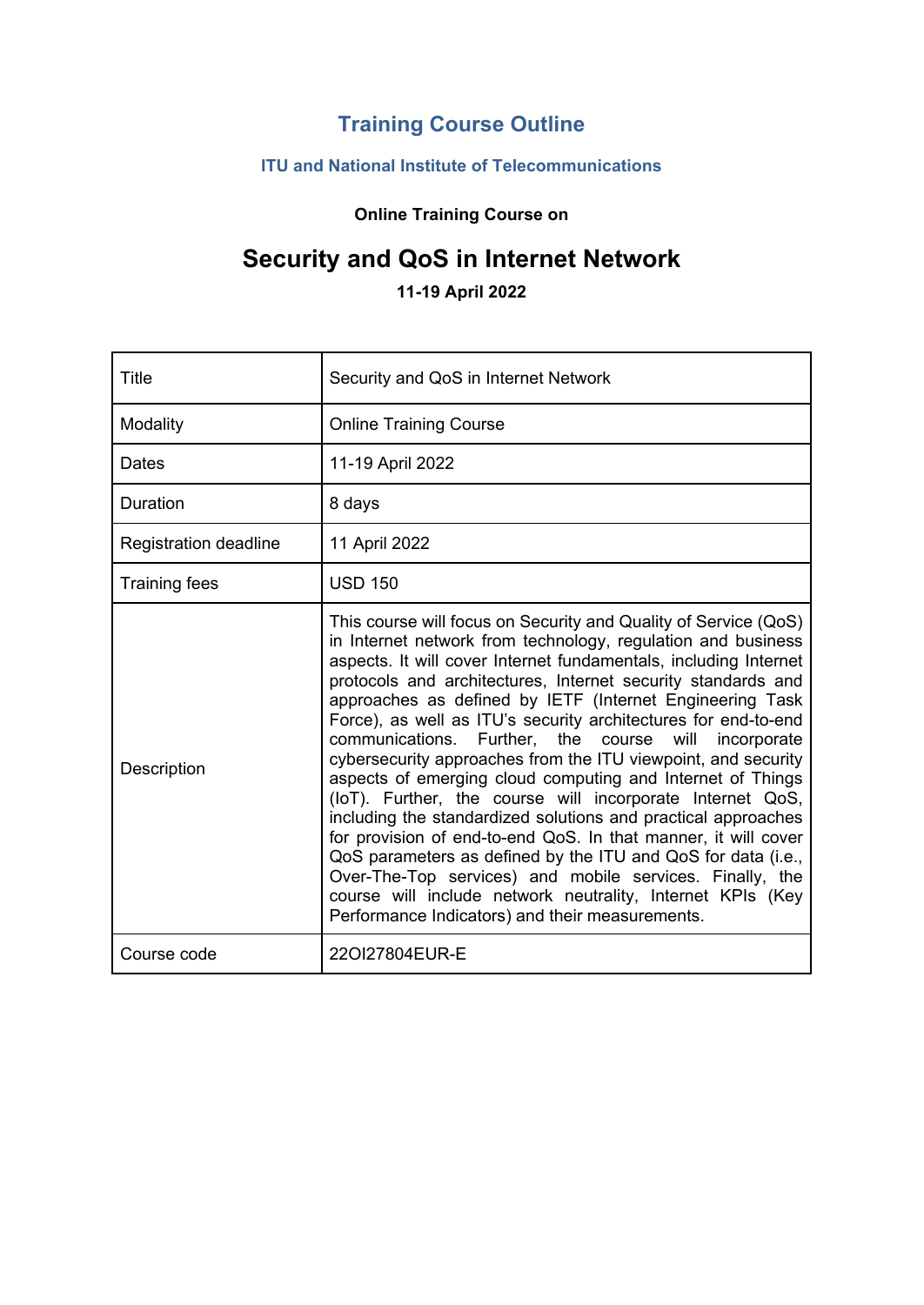## **1. LEARNING OBJECTIVES**

This course will focus on Security and Quality of Service (QoS) in Internet network from technology, regulation and business aspects. It will cover Internet fundamentals, including Internet protocols and architectures, Internet security standards and approaches as defined by IETF (Internet Engineering Task Force), as well as ITU's security architectures for end-toend communications. Further, the course will incorporate cybersecurity approaches from the ITU viewpoint, and security aspects of emerging cloud computing and Internet of Things (IoT). Further, the course will incorporate Internet QoS, including the standardized solutions and practical approaches for provision of end-to-end QoS. In that manner, it will cover QoS parameters as defined by the ITU and QoS for data (i.e., Over-The-Top services) and mobile services. Finally, the course will include network neutrality, Internet KPIs (Key Performance Indicators) and their measurements.

#### **2. LEARNING OUTCOMES**

At the end of the training, the participant should have gained an understanding of the key aspects of:

- Internet fundamentals
- Internet security by IETF
- ITU's security architectures providing end-to-end communication
- Cybersecurity
- Cloud coumputing and Internet of Things (IoT) security
- Internet QoS
- QoS parameters
- QoS for data and mobile broadband services
- Network neutrality and Internet KPIs measurements
- ITU guidelines for QoS regulation

#### **3. TARGET POPULATION**

This course is targeted at managers, engineers and employees from regulators, government organisations, telecommunication companies and academia, who are interested in understanding, implementation and regulation of Security and QoS in Internet Network, including technologies, standardization, regulation and content. Other institutions and individuals that are dedicated in building their capacity related to Security and QoS in Internet Network are also welcome to participate.

#### **4. ENTRY REQUIREMENTS**

No prior knowledge or qualification is required to register for this course, considering the given target population.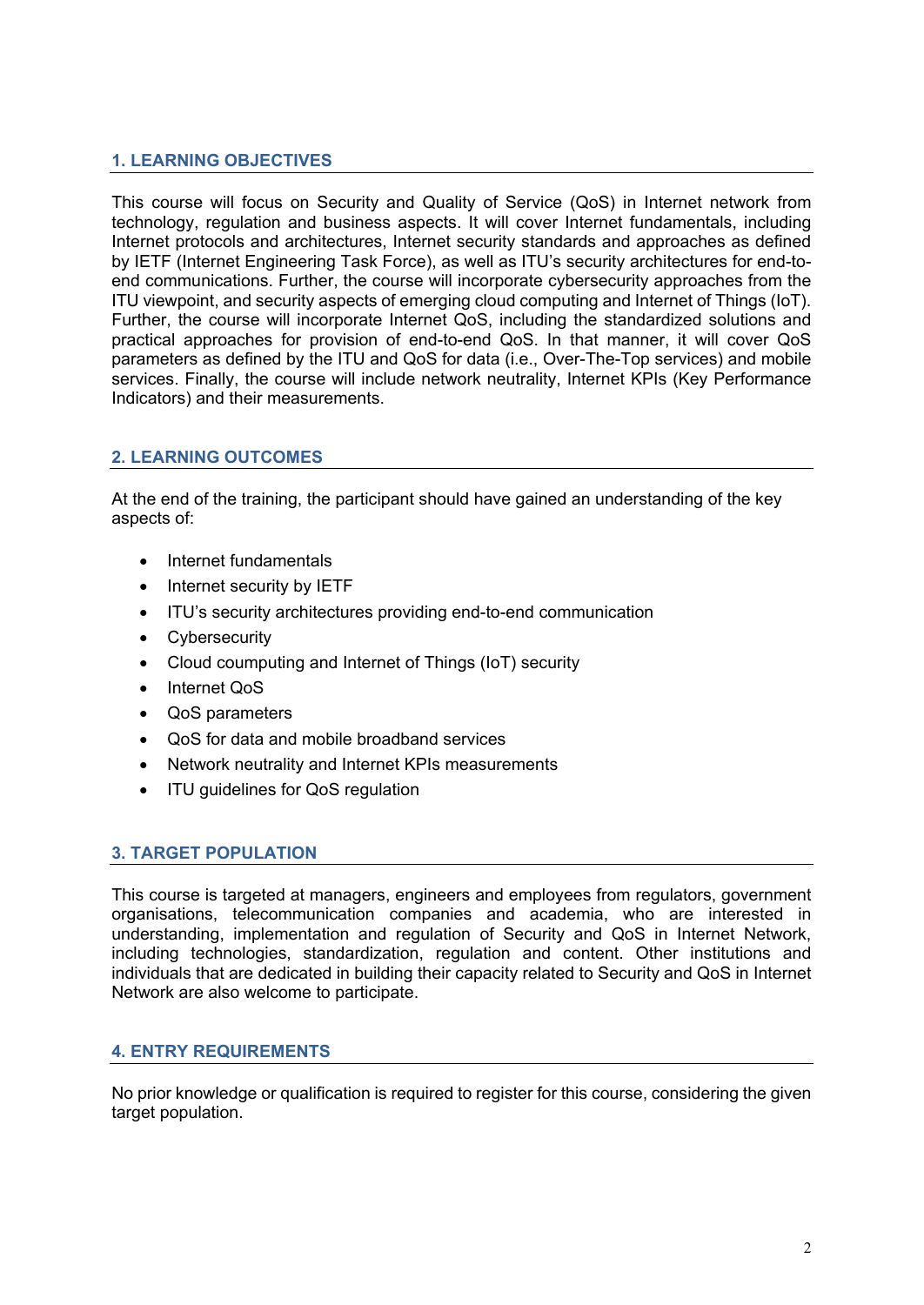## **5. TUTORS/INSTRUCTORS**

| NAME OF TUTOR(S)/INSTRUCTOR(S) | <b>CONTACT DETAILS</b> |
|--------------------------------|------------------------|
| Prof. Toni Janevski            | tonij@feit.ukim.edu.mk |

## **6. TRAINING COURSE CONTENTS**

There are in total eight days, from which first 5 days (11-15 April 2022) there will be given recorded video lectures, 2 per day, five days in total and that gives the total of 10 video lectures in this course. The lectures are on the following subjects:

| <b>Lecture</b> | <b>Subject</b>                                                   |
|----------------|------------------------------------------------------------------|
| Lecture 1      | Internet fundamentals                                            |
| Lecture 2      | Internet security by IETF                                        |
| Lecture 3      | ITU's security architectures providing end-to-end communications |
| Lecture 4      | Cybersecurity                                                    |
| Lecture 5      | Cloud computing and Internet of Things (IoT) security            |
| Lecture 6      | Overview of Internet QoS                                         |
| Lecture 7      | QoS parameters                                                   |
| Lecture 8      | QoS for data and mobile broadband services                       |
| Lecture 9      | Network neutrality and Internet KPIs measurements                |
| Lecture 10     | <b>ITU guidelines for QoS regulation</b>                         |

## **7. TRAINING COURSE SCHEDULE**

| <b>Days</b> | <b>Topic</b>                                                                                                  | <b>Exercises and interactions</b>                                                                                                                               |
|-------------|---------------------------------------------------------------------------------------------------------------|-----------------------------------------------------------------------------------------------------------------------------------------------------------------|
| Day 1       | Lecture 1. Internet fundamentals<br>Lecture 2. Internet security by<br><b>IETF</b>                            | Watching and listening to video lectures 1<br>and 2. Answering on questions asked by<br>the tutor, and possibility to ask questions to<br>him via course forum. |
| Day 2       | Lecture 3. ITU's security<br>architectures providing end-to-end<br>communications<br>Lecture 4. Cybersecurity | Watching and listening to video lectures 3<br>and 4. Answering on questions asked by<br>the tutor, and possibility to ask questions to<br>him via course forum. |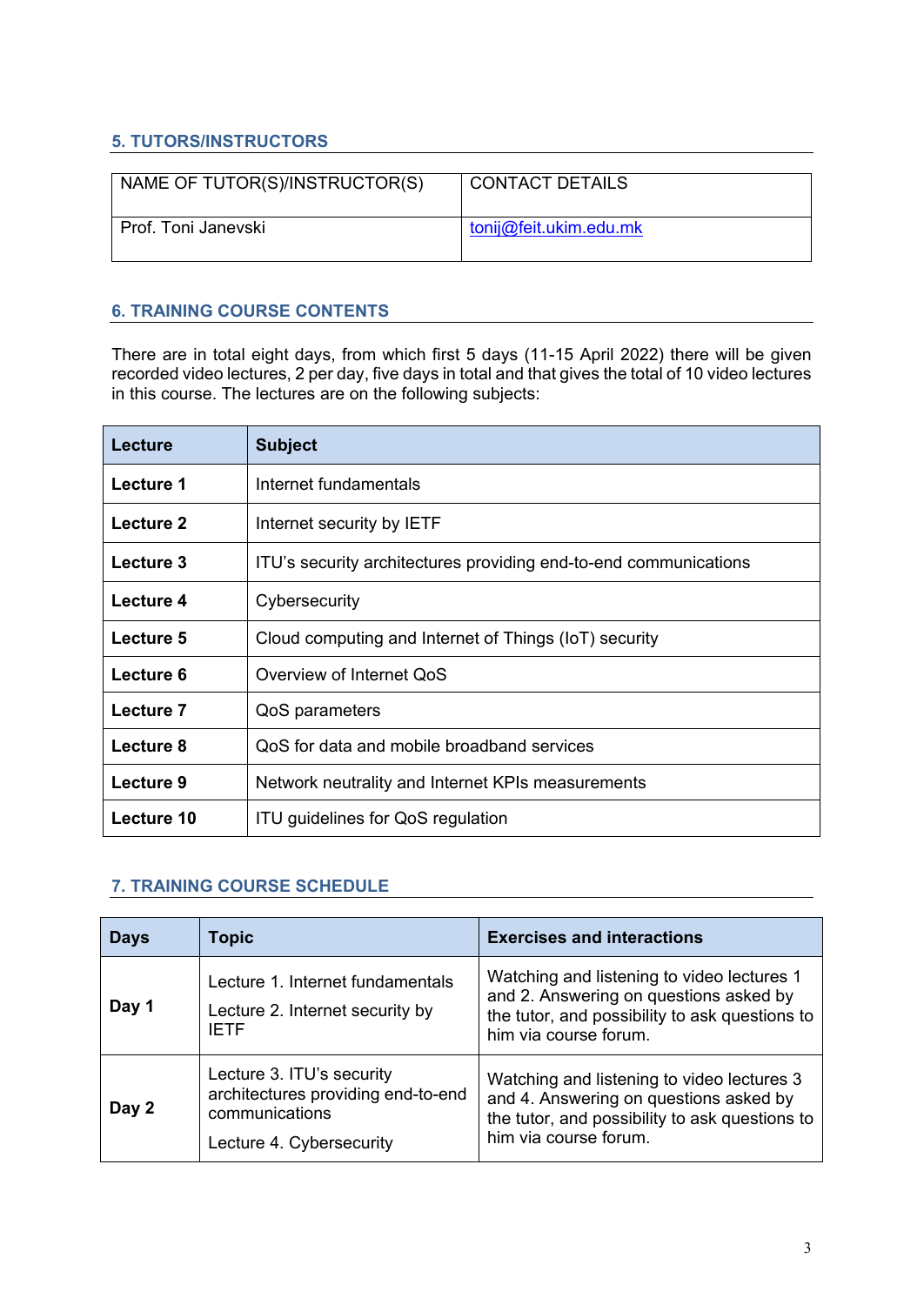| Day 3   | Lecture 5. Cloud computing and<br>Internet of Things (IoT) security<br>Lecture 6. Overview of Internet<br>QoS       | Watching and listening to video lectures 5<br>and 6. Answering on questions asked by<br>the tutor, and possibility to ask questions to<br>him via course forum.  |
|---------|---------------------------------------------------------------------------------------------------------------------|------------------------------------------------------------------------------------------------------------------------------------------------------------------|
| Day 4   | Lecture 7. QoS parameters<br>Lecture 8. QoS for data and<br>mobile broadband services                               | Watching and listening to video lectures 7<br>and 8. Answering on questions asked by<br>the tutor, and possibility to ask questions to<br>him via course forum.  |
| Day 5   | Lecture 9. Network neutrality and<br>Internet KPIs measurements<br>Lecture 10. ITU guidelines for<br>QoS regulation | Watching and listening to video lectures 9<br>and 10. Answering on questions asked by<br>the tutor, and possibility to ask questions to<br>him via course forum. |
| Day 6-7 | Consolidation of knowledge                                                                                          | Possibility to watch all video lectures one<br>again with possibility to ask questions to<br>the tutor.                                                          |
| Day 8   | <b>Final Quiz</b>                                                                                                   | Solving the Final Quiz.                                                                                                                                          |

## **8. METHODOLOGY (Didactic approach)**

The course methodology will be as follows:

- Each day from 11 to 15 April 2022 there will be made available two recorded video lectures, which are recorded in the face-to-face ITU Centre of Excellence workshop organised by National Institute of Telecommunications in Poland. In total there are 10 video lectures during the course.
- Discussion forum will be organized based on discussion topics given on a daily basis, where students are highly encouraged to participate and interact with instructors and other students.
- Quiz test will be assigned on the last day of the course, 18 April 2022.
- All announcements for all events (lectures, quiz and forum) will be given in a timely manner (prior to the event) by the course tutor.

#### **9. EVALUATION AND GRADING**

On the last day of the course a quiz test will be assigned. It will consist of 20 questions (multiple choice) witch should be solved in a time frame of 90 minutes, with at least 12 correct answers (60%).

The course evaluation for obtaining the certificate at the end is based primarily on the results from the Quiz, however, replies to the raised discussion topics may also be considered in the evaluation process.

#### **10. TRAINING COURSE COORDINATION**

| <b>Course coordinator:</b>           | <b>ITU coordinator:</b>            |
|--------------------------------------|------------------------------------|
| Name: Sylwester Laskowski            | Name: Jaroslaw Ponder              |
| Email address: S.Laskowski@il-pib.pl | Email address: $eurreqion@itu.int$ |